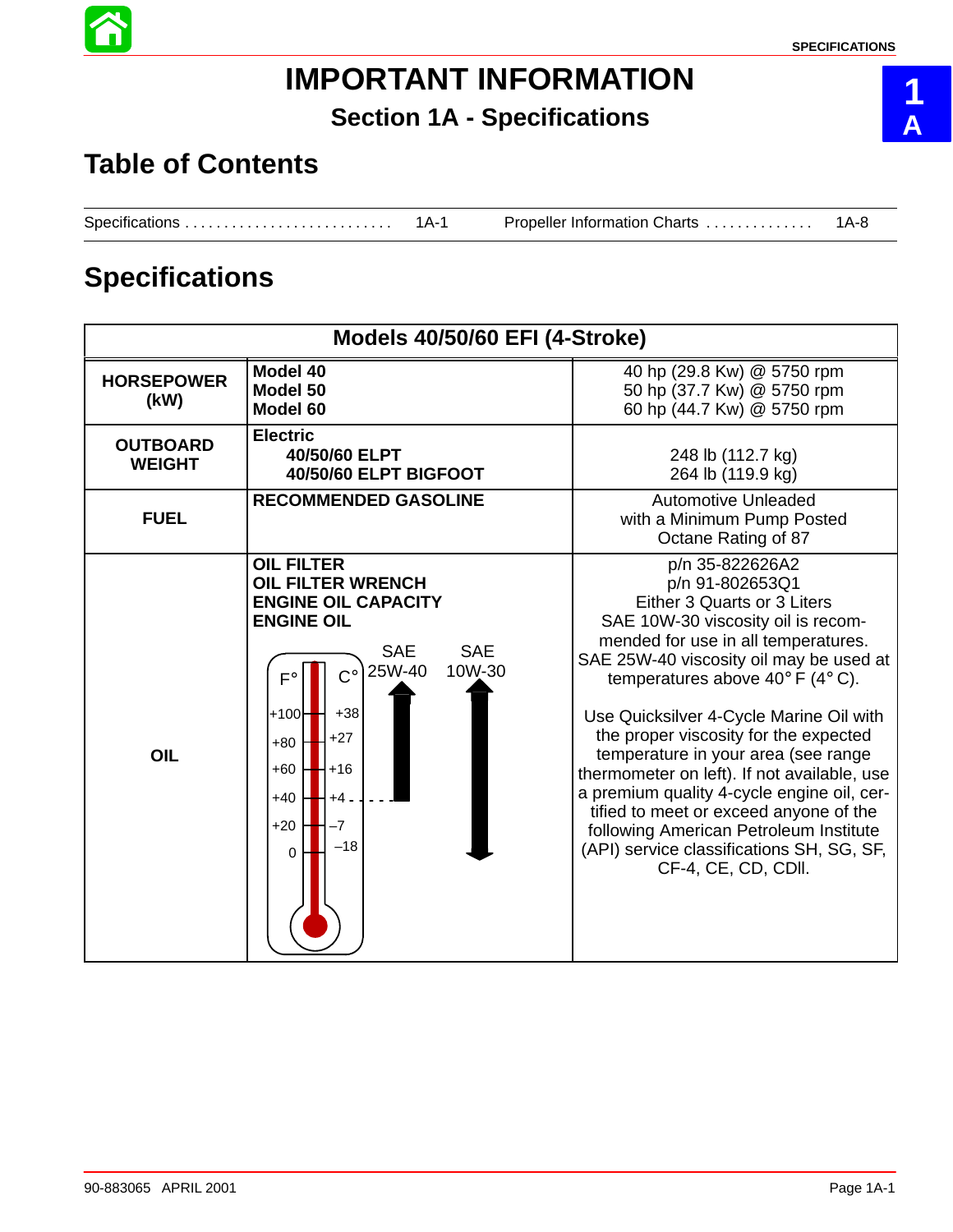

|                  | Type                                                                     | <b>Capacitor Discharge Ignition</b>                                                |  |  |
|------------------|--------------------------------------------------------------------------|------------------------------------------------------------------------------------|--|--|
|                  | <b>Spark Plug:</b>                                                       |                                                                                    |  |  |
|                  | <b>Type</b>                                                              | <b>Champion RA8HC</b>                                                              |  |  |
|                  | Gap                                                                      | $0.040$ in. $(1.0$ mm)                                                             |  |  |
|                  | <b>Hex Size</b>                                                          | 5/8 in. (16 mm)                                                                    |  |  |
|                  | <b>Torque</b>                                                            | 150 lb-in. (17 Nm)                                                                 |  |  |
|                  | <b>Hole Size</b>                                                         | $12 \text{ mm}$                                                                    |  |  |
|                  | <b>Firing Order</b>                                                      | $1 - 3 - 4 - 2$                                                                    |  |  |
|                  | <b>Ignition Timing:</b>                                                  |                                                                                    |  |  |
|                  | @Idle                                                                    | Controlled by ECM                                                                  |  |  |
|                  | @1500-1800                                                               | $14^\circ$ B.T.D.C                                                                 |  |  |
|                  | @ WOT (6000 rpm)                                                         | 28° B.T.D.C                                                                        |  |  |
|                  | <b>Stator Resistance</b>                                                 | $0.20 - 0.30 \Omega$ (YEL-YEL)                                                     |  |  |
|                  | <b>Crank Position Sensor (CPS)</b>                                       |                                                                                    |  |  |
|                  | <b>Resistance</b>                                                        |                                                                                    |  |  |
|                  | <b>Ignition Coil Resistance:</b>                                         | 300 - 350 $\Omega$ (RED - WHT)                                                     |  |  |
|                  | <b>Internal Shielding</b>                                                |                                                                                    |  |  |
|                  | <b>Electronic Spark Trigger (EST)</b>                                    | $0 - 10.0 K\Omega$ (Pin A - Mounting Bracket)<br>$8.5 - 12K\Omega$ (Pin B - Pin C) |  |  |
|                  | <b>Secondary</b>                                                         | 3.0 - 7.0 k $\Omega$ (Pin A - Coil Tower)                                          |  |  |
| <b>IGNITION</b>  | <b>High Tension Lead/Boot</b>                                            |                                                                                    |  |  |
| <b>SYSTEM</b>    | <b>Resistance</b>                                                        | $0.600 - 1.100$ K $\Omega$                                                         |  |  |
| Readings taken @ | <b>ECM Engine Speed Limiter</b>                                          |                                                                                    |  |  |
| 68°F (20°C).     | <b>Fuel/Spark Cut-out on Cylinders</b>                                   |                                                                                    |  |  |
|                  | $#2$ and $#3$                                                            | 6225 rpm                                                                           |  |  |
|                  | <b>Fuel/Spark Cut-out on All</b>                                         |                                                                                    |  |  |
|                  | <b>Cylinders</b>                                                         | 6350 rpm                                                                           |  |  |
|                  | <b>ECM Overheat Speed Control</b>                                        | Guardian System is activated. Power                                                |  |  |
|                  |                                                                          | limit will vary with level of overheat.                                            |  |  |
|                  |                                                                          |                                                                                    |  |  |
|                  | <b>ECM Low Oil Pressure Speed Control</b>                                | Guardian System is activated. Engine                                               |  |  |
|                  |                                                                          | power is limited to 10% of maximum                                                 |  |  |
|                  |                                                                          | (Approximately 2000 RPM)                                                           |  |  |
|                  | <b>MAT/ECT Temperature Sensor</b>                                        | See Graph Section 3B - EFI                                                         |  |  |
|                  | <b>Manifold Absolute Pressure (MAP)</b>                                  |                                                                                    |  |  |
|                  | <b>Sensor Resistance</b>                                                 | See Table Section 3B - EFI                                                         |  |  |
|                  | <b>Fuel Injector Resistance</b>                                          | 10.0 - 13.5 $\Omega$                                                               |  |  |
|                  |                                                                          |                                                                                    |  |  |
|                  | <b>Main Power Relay</b>                                                  | 81-99 $\Omega$ (Pin 85 - Pin 86)                                                   |  |  |
|                  | <b>Idle Air Control (IAC)</b><br><b>Throttle Position Sensor Typical</b> | 24-30 $\Omega$ (Between Pins)                                                      |  |  |
|                  | Range                                                                    |                                                                                    |  |  |
|                  | <b>Output Voltage @Idle</b>                                              | 0.39-1.00 Volts                                                                    |  |  |
|                  | Output Voltage @WOT (6000)                                               | 3.66-4.80 Volts                                                                    |  |  |
|                  |                                                                          |                                                                                    |  |  |
| <b>CHARGING</b>  | <b>Alternator Type:</b>                                                  | Single Phase (12 Pole)                                                             |  |  |
| <b>SYSTEM</b>    | 20 Amp. Electric Alternator Output                                       | 12.6 V-20 Amps. (252 Watts)                                                        |  |  |
| Readings taken @ | <b>Stator Resistance</b>                                                 | (Rectified/Regulated)<br>0.20 - 0.30 Ohms (YEL-YEL)                                |  |  |
| 68°F (20°C).     | <b>Quicksilver Tachometer Setting</b>                                    | "6P" or "4"                                                                        |  |  |
|                  |                                                                          |                                                                                    |  |  |
|                  | <b>Electric Start:</b>                                                   |                                                                                    |  |  |
|                  | <b>Starter Type</b>                                                      | <b>Bendix</b>                                                                      |  |  |
| <b>STARTING</b>  | <b>Output</b>                                                            | 1.1 kW                                                                             |  |  |
| <b>SYSTEM</b>    | <b>Ampere Draw Under:</b>                                                |                                                                                    |  |  |
|                  | (Load)                                                                   | 174.0 Amps                                                                         |  |  |
|                  | (No Load)                                                                | 23.7 Amps                                                                          |  |  |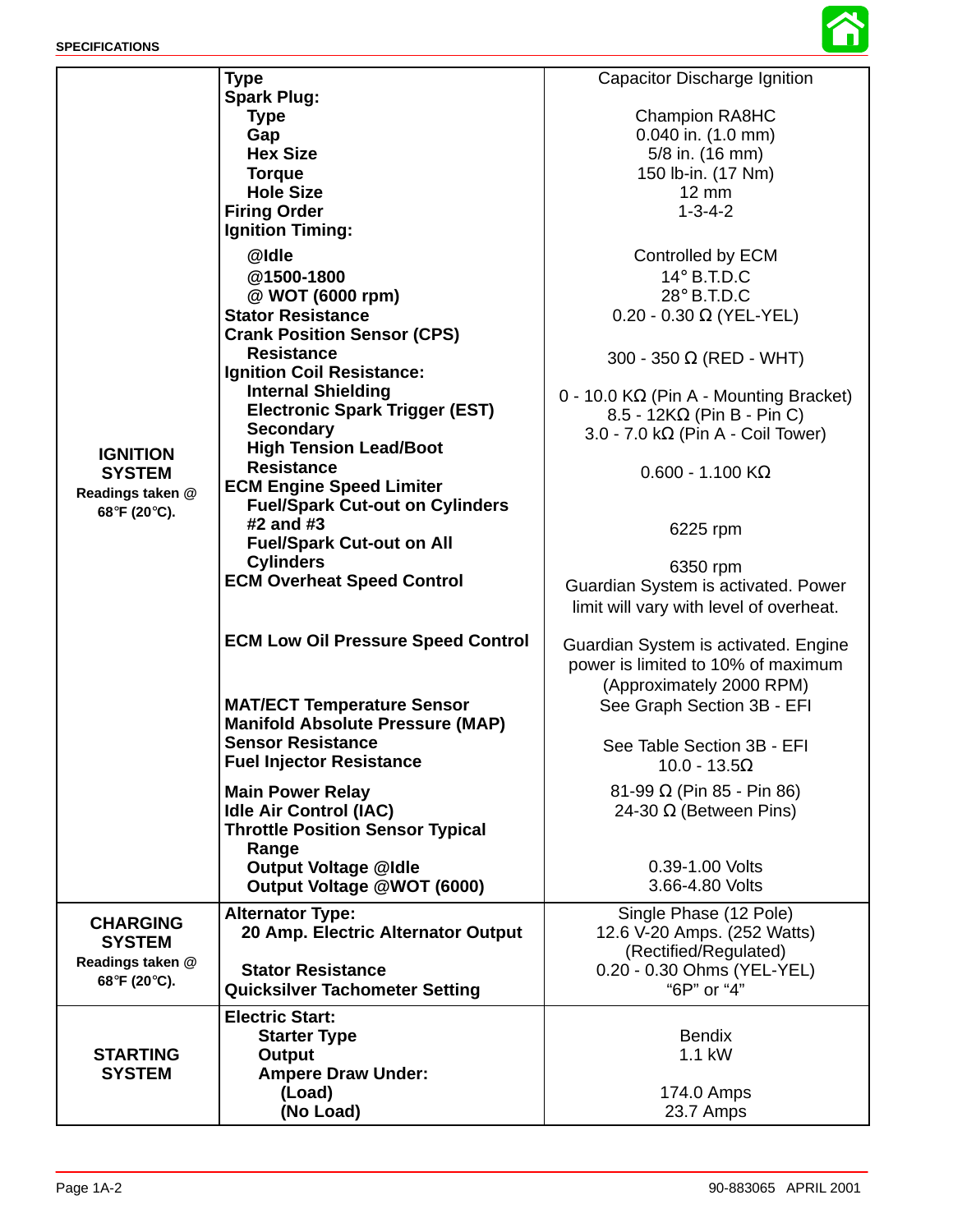

|                                    | <b>Battery Rating</b><br><b>Minimum Requirement</b>                                                                                                         | 465 Marine Cranking Amps (MCA)<br>or 350 Cold Cranking Amps (CCA)                                                                                                                                                  |  |  |
|------------------------------------|-------------------------------------------------------------------------------------------------------------------------------------------------------------|--------------------------------------------------------------------------------------------------------------------------------------------------------------------------------------------------------------------|--|--|
| <b>BATTERY</b>                     | For operation below 32 $\degree$ F (0 $\degree$ C)                                                                                                          | 1000 Marine Cranking Amps (MCA) or<br>775 Cold Cranking Amps (CCA)                                                                                                                                                 |  |  |
|                                    | <b>Ampere-Hours (Ah) Minimum</b>                                                                                                                            |                                                                                                                                                                                                                    |  |  |
|                                    | For operation above 32 $\degree$ F (0 $\degree$ C)                                                                                                          | 70                                                                                                                                                                                                                 |  |  |
|                                    | For operation below $32^{\circ}$ F (0° C)                                                                                                                   | 105                                                                                                                                                                                                                |  |  |
| <b>FUEL</b>                        | <b>Fuel Pump Type</b>                                                                                                                                       | <b>Mechanical Water Cooled</b><br>(Plunger/Diaphragm)                                                                                                                                                              |  |  |
| <b>SYSTEM</b>                      | <b>Fuel Pump:</b><br><b>Pressure</b><br><b>Fuel Tank Capacity</b>                                                                                           | 3-6 psi<br>Accessory                                                                                                                                                                                               |  |  |
| <b>FUEL INJECTION</b>              | <b>Fuel Injector System</b><br>Idle rpm (Out Of Gear)<br>Idle rpm (In Forward Gear)<br>Wide Open Throttle rpm (WOT)                                         | Batch (1 & 4) - (2 & 3)<br>$725 \pm 25$ rpm<br>$725 \pm 25$ rpm                                                                                                                                                    |  |  |
|                                    | Range<br><b>Fuel Pump Pressure - Electric</b>                                                                                                               | 5500-6000<br>42-44 psi (290-303 kPa)                                                                                                                                                                               |  |  |
| <b>CYLINDER</b><br><b>BLOCK</b>    | <b>Type</b><br><b>Displacement</b><br><b>Number of Cylinders</b>                                                                                            | 4 Stroke Cycle - Over Head Camshaft<br>60.8 cu. in. (995 cc)<br>4                                                                                                                                                  |  |  |
| <b>STROKE</b>                      | Length                                                                                                                                                      | 2.953 in. (75 mm)                                                                                                                                                                                                  |  |  |
| <b>CYLINDER</b><br><b>BORE</b>     | <b>Diameter</b><br><b>Standard</b><br>Oversize-0.010 in. (0.25 mm)<br>Oversize-0.020 in. (0.50 mm)<br><b>Taper/Out of Round Maximum</b><br><b>Bore Type</b> | 2.5591 in. (65 mm)<br>2.5689 in. (65.25 mm)<br>2.5787 in. (65.5 mm)<br>0.003 in. (0.08 mm)<br>Cast Iron                                                                                                            |  |  |
| <b>PISTON</b>                      | <b>Piston Type</b><br>O.D. at Skirt<br><b>Standard</b><br>Oversize-0.010 in. (0.25 mm)<br>Oversize-0.020 in. (0.50 mm)                                      | Aluminum<br>2.5570 - 2.5578 in. (64.950 - 64.965 mm)<br>2.5669 - 2.5675 in. (65.2 - 65.215 mm)<br>2.5768 - 2.5774 in. (65.450 - 65.465 mm)                                                                         |  |  |
| <b>PISTON</b><br><b>CLEARANCE</b>  | <b>Piston to Cylinder Clearance</b>                                                                                                                         | $0.0014 - 0.0026$ in. $(0.035 - 0.065$ mm)                                                                                                                                                                         |  |  |
| <b>RINGS</b>                       | <b>Ring End Gap (Installed)</b><br>Top<br><b>Middle</b><br><b>Bottom (Oil Ring)</b><br><b>Side Clearance:</b><br><b>Top</b><br><b>Middle</b>                | $0.006 - 0.012$ in. $(0.15 - 0.03$ mm)<br>$0.012 - 0.020$ in. $(0.30 - 0.50$ mm)<br>$0.008 - 0.028$ in. $(0.20 - 0.70$ mm)<br>$0.0008 - 0.0024$ in. $(0.02 - 0.06$ mm)<br>$0.0008 - 0.0024$ in. $(0.02 - 0.06$ mm) |  |  |
| <b>COMPRESSION</b><br><b>RATIO</b> | <b>Compression Ratio</b><br><b>Cylinder Compression*</b><br>(Electric Models Only, Cold Engine @<br><b>W.O.T.)</b>                                          | 9.7:1<br>180 - 210 psi (Peak)                                                                                                                                                                                      |  |  |
| <b>PISTON PIN</b>                  | <b>Piston Pin Diameter</b>                                                                                                                                  | $0.6285 - 0.6287$ in. $(15.965 - 15.970$ mm)                                                                                                                                                                       |  |  |
| <b>CONNECTING</b><br><b>ROD</b>    | <b>Oil Clearance (Big End)</b><br><b>Small End Inside Diameter</b>                                                                                          | $0.0008 - 0.0020$ in. $(0.020 - 0.052$ mm)<br>0.6293 - 0.6298 in. (15.985 - 15.998 mm)                                                                                                                             |  |  |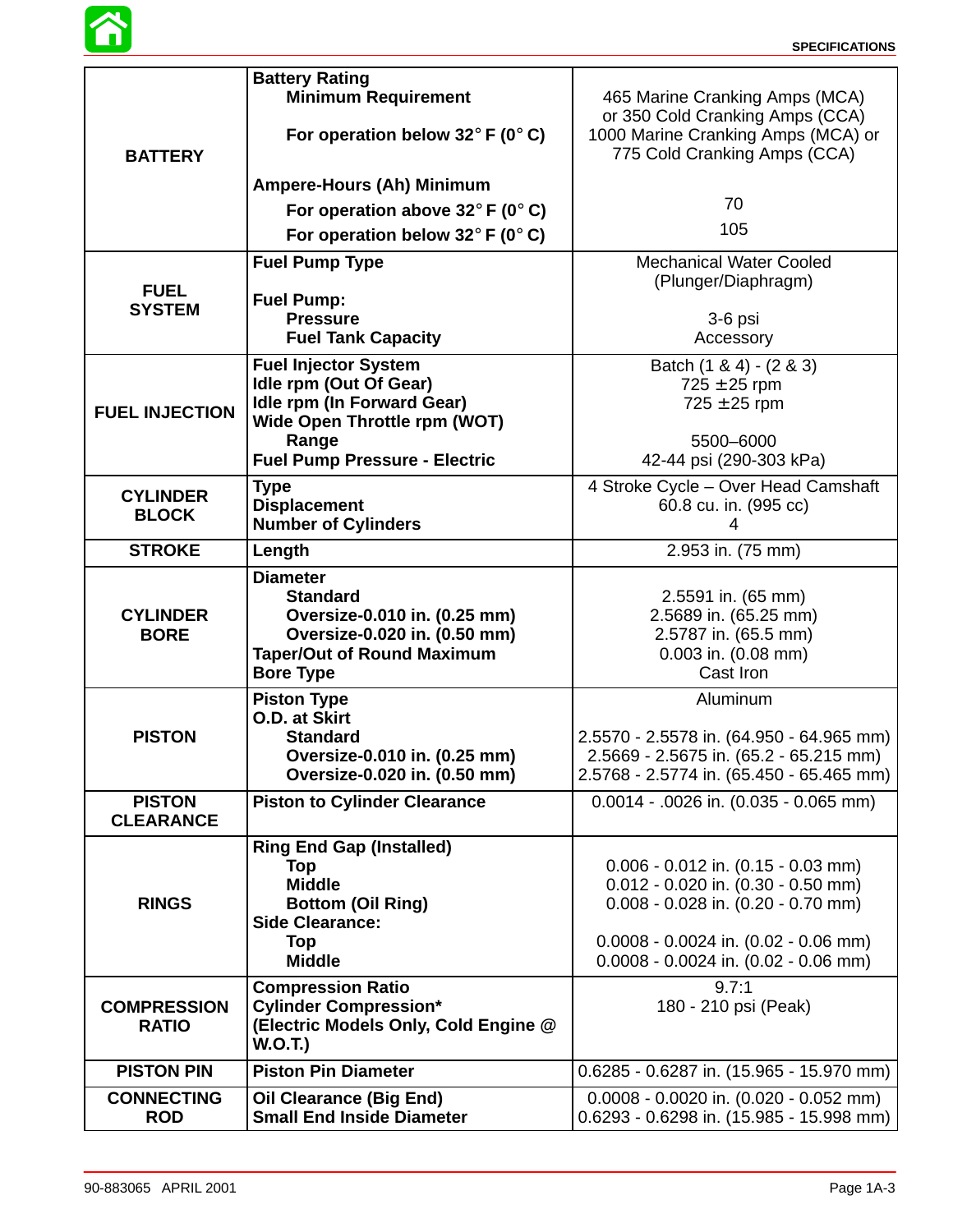

<span id="page-3-0"></span>

| <b>CRANKSHAFT</b>   | <b>Main Bearing Clearance</b><br><b>Crankshaft Run-out</b>                                                                                                                                                                 | $0.0005 - 0.0017$ in. $(0.012 - 0.044$ mm)<br>0.0018 in. (0.046 mm)                                                                                                                                                                      |
|---------------------|----------------------------------------------------------------------------------------------------------------------------------------------------------------------------------------------------------------------------|------------------------------------------------------------------------------------------------------------------------------------------------------------------------------------------------------------------------------------------|
| <b>CAMSHAFT</b>     | <b>Camshaft Dimensions</b><br>Intake "A"<br><b>Exhaust "A"</b><br>A<br>Intake "B"<br><b>Exhaust "B"</b><br>∙в⊣<br><b>Run-out Limit</b><br><b>Camshaft Bearing Diameter "b"</b>                                             | 1.214 - 1.222 in. (30.83 - 31.03 mm)<br>1.214 - 1.222 in. (30.83 - 31.03 mm)<br>1.020 - 1.028 in. (25.90 - 26.10 mm)<br>1.020 - 1.028 in. (25.90 - 26.10 mm)<br>$0.0039$ in. $(0.1$ mm)<br>1.4541 - 1.4549 in.<br>$(36.935 - 36.955$ mm) |
| <b>VALVE SPRING</b> | Free Length "a"<br>Tilt Limit "b"<br><del>,,,,,,,,,,,</del><br><b>Compressed Pressure (Installed)</b><br><b>Intake</b><br><b>Exhaust</b><br><b>Tilt Limit (Intake &amp; Exhaust)</b><br>Dir. of Winding (Intake & Exhaust) | 1.491-1.569 in. (37.85-39.85 mm)<br>Less than 0.060 in. (1.7 mm)<br>19.8 - 22.0 lbs. (9.0 - 10.0 kg)<br>19.8 - 22.0 lbs. (9.0 - 10.0 kg)<br>$0.043$ in. $(1.1$ mm)<br>Left Hand                                                          |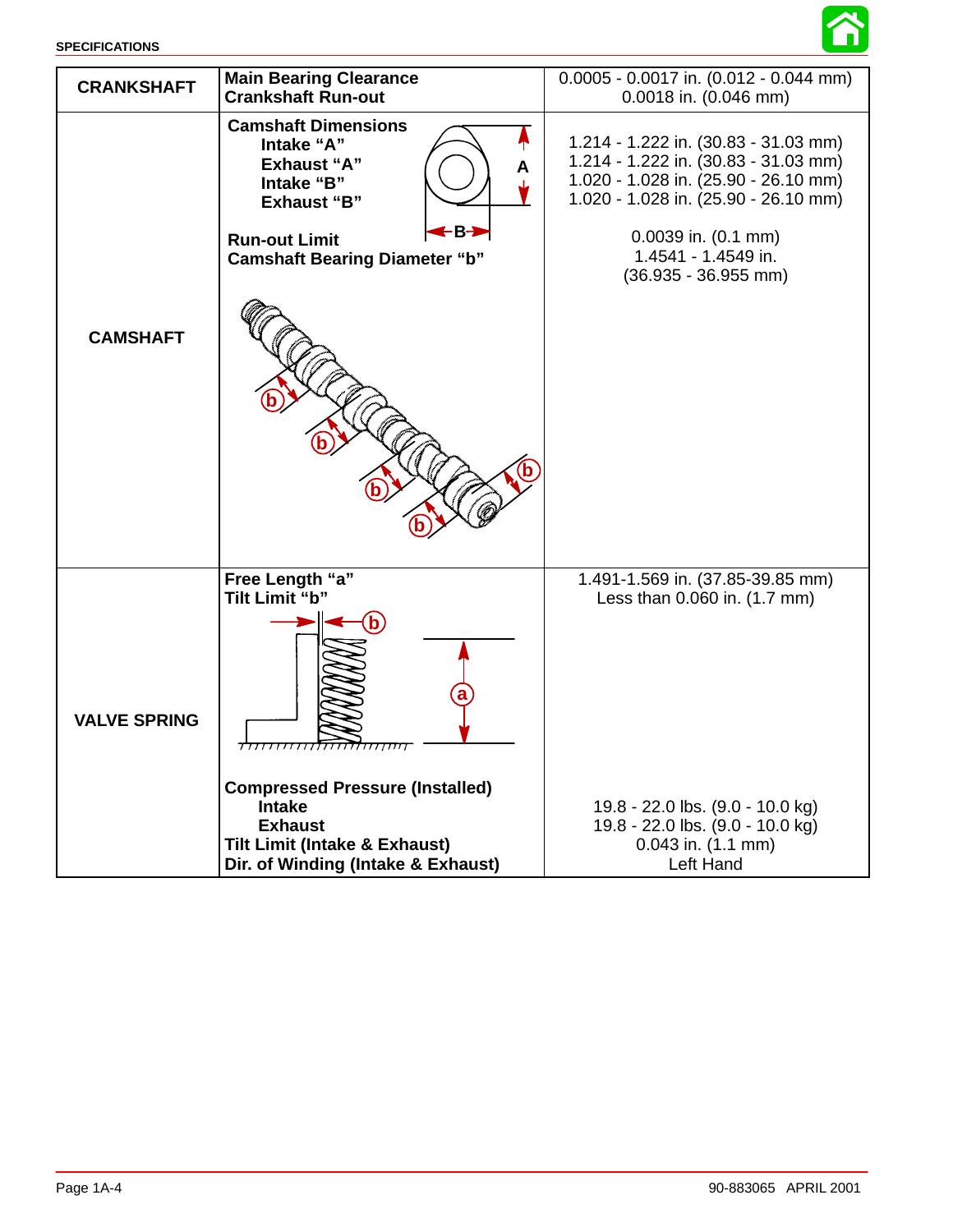

|                      | <b>Warp Limit</b>                                                                            | $0.004$ in. $(0.1$ mm)                                                                   |  |  |
|----------------------|----------------------------------------------------------------------------------------------|------------------------------------------------------------------------------------------|--|--|
|                      | KUL UL<br>$\mathbb{Q}$<br>কাচ⊨<br><b>GFTSFR</b><br><b>FOR</b>                                |                                                                                          |  |  |
|                      | * Lines indicate straight edge measurement                                                   |                                                                                          |  |  |
| <b>CYLINDER HEAD</b> | <b>Camshaft Bore Inside Diameter "a"</b>                                                     | 1.4567 - 1.4577 in.                                                                      |  |  |
|                      | a<br>$\bigcirc$<br><b>10</b> 6<br><b>ORIQORIQON</b>                                          | $(37.000 - 37.025$ mm)                                                                   |  |  |
|                      | <b>Valve/Valve Seat/Valve Guides:</b>                                                        |                                                                                          |  |  |
|                      | <b>Valve Clearance (cold)</b><br><b>Intake</b><br><b>Exhaust</b><br><b>Valve Dimensions:</b> | $0.006 - 0.010$ in. $(0.15 - 0.25$ mm)<br>$0.010 - 0.014$ in. $(0.25 - 0.35$ mm)         |  |  |
|                      | "A" Head Diameter<br><b>Intake</b>                                                           | 1.256 - 1.264 in. (31.9 - 32.1 mm)                                                       |  |  |
|                      | <b>Exhaust</b>                                                                               | 1.020 - 1.028 in. (25.9 - 26.1 mm)                                                       |  |  |
|                      | "B" Face Width                                                                               |                                                                                          |  |  |
|                      | <b>Intake</b><br><b>Exhaust</b>                                                              | $0.079 - 0.124$ in. (2.00 - 3.14 mm)<br>$0.079 - 0.124$ in. (2.00 - 3.14 mm)             |  |  |
|                      | "C" Seat Width                                                                               |                                                                                          |  |  |
|                      | <b>Intake</b>                                                                                | $0.035 - 0.043$ in. $(0.9 - 1.1$ mm)                                                     |  |  |
|                      | <b>Exhaust</b>                                                                               | $0.035 - 0.043$ in. $(0.9 - 1.1$ mm)                                                     |  |  |
|                      | "D" Margin Thickness<br><b>Intake</b>                                                        |                                                                                          |  |  |
| <b>VALVES</b>        | <b>Exhaust</b>                                                                               | $0.020 - 0.035$ in. $(0.5 - 0.9$ mm)<br>$0.020 - 0.035$ in. $(0.5 - 0.9$ mm)             |  |  |
|                      | <b>Stem Outside Diameter</b>                                                                 |                                                                                          |  |  |
|                      | <b>Intake</b><br><b>Exhaust</b>                                                              | $0.2156 - 0.2161$ in. $(5.475 - 5.490$ mm)<br>0.2150 - 0.2156 in. (5.460 - 5.475 mm)     |  |  |
|                      | <b>Guide Inside Diameter</b>                                                                 |                                                                                          |  |  |
|                      | <b>Intake</b><br><b>Exhaust</b>                                                              | $0.2165 - 0.2170$ in. $(5.500 - 5.512$ mm)<br>$0.2165 - 0.2170$ in. $(5.500 - 5.512$ mm) |  |  |
|                      | <b>Stem To Guide Clearance</b>                                                               |                                                                                          |  |  |
|                      | <b>Intake</b><br><b>Exhaust</b>                                                              | $0.0004 - 0.0015$ in. $(0.010 - 0.037$ mm)<br>$0.0010 - 0.0020$ in. $(0.025 - 0.052$ mm) |  |  |
|                      | Stem Run-out Limit (max.)                                                                    | 0.0006 in. (0.016 mm)                                                                    |  |  |
|                      |                                                                                              |                                                                                          |  |  |
|                      |                                                                                              |                                                                                          |  |  |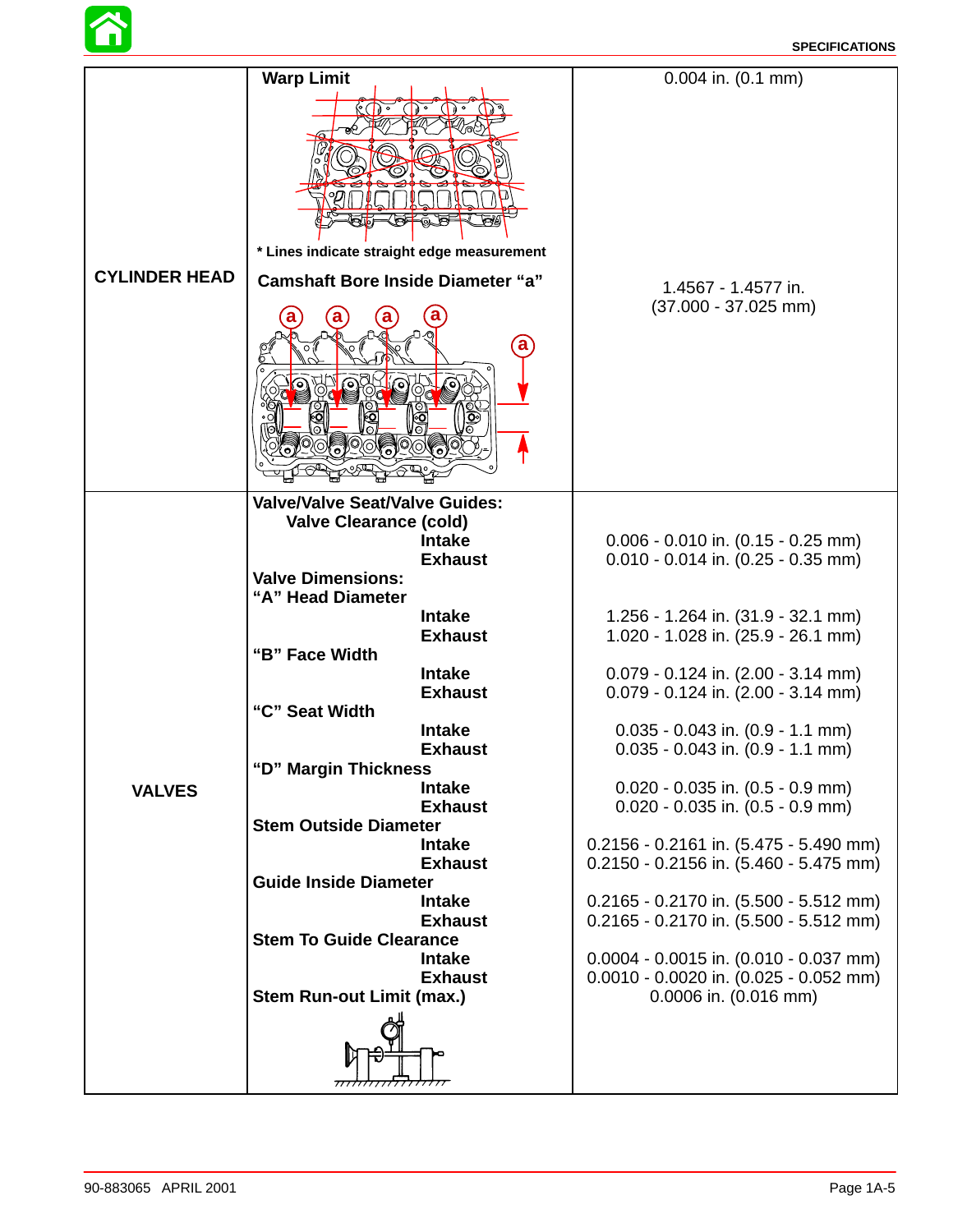

|                                     | <b>Valve Dimensions</b>                                                                                                                                                                                                                                              |                                                                                                                                                                                   |
|-------------------------------------|----------------------------------------------------------------------------------------------------------------------------------------------------------------------------------------------------------------------------------------------------------------------|-----------------------------------------------------------------------------------------------------------------------------------------------------------------------------------|
|                                     | "B"<br><b>Head Diameter</b><br><b>Face Width</b>                                                                                                                                                                                                                     | "C"<br><b>Margin Thickness</b><br><b>Seat Width</b>                                                                                                                               |
| <b>ROCKER SHAFT</b>                 | <b>Outside Diameter</b>                                                                                                                                                                                                                                              | 0.6288 - 0.6296 in.<br>$(15.971 - 15.991$ mm)                                                                                                                                     |
| <b>ROCKER ARM</b>                   | <b>Inside Diameter of Bore</b>                                                                                                                                                                                                                                       | 0.6299 - 0.6306 in.<br>$(16.000 - 16.018$ mm)                                                                                                                                     |
| <b>THERMOSTAT</b>                   | <b>Valve Opening Temperature</b><br><b>Full Open Temperature</b>                                                                                                                                                                                                     | 118° F - 123° F (48° C - 51° C)<br>145 $\degree$ F (63 $\degree$ C)                                                                                                               |
| <b>LUBRICATION</b><br><b>SYSTEM</b> | <b>Pump Type</b><br><b>Engine Oil Pressure (Warm Engine)</b><br>@ 3000 rpm<br><b>Engine Oil Pan Capacity</b><br>Oil Pump:<br>Outer Rotor to Housing "a"<br>Inner Rotor to Outer Rotor "b"<br><b>Rotor to Housing "c"</b><br>a<br><del>אַזיאל</del><br>$(\mathbf{c})$ | Trochoid<br>30-40 psi (207-278 kPa)<br>Either 3 Qts. or 3 Liters<br>$0.0045 - 0.009$ in. $(0.11 - 0.23$ mm)<br>$0.005$ in. $(0.12$ mm)<br>$0.0015 - 0.003$ in. $(0.04 - 0.08$ mm) |
| <b>MID-SECTION</b>                  | <b>Transom Height:</b><br><b>Long Shaft</b><br><b>Steering Pivot Range:</b><br><b>Tiller</b><br>Remote<br><b>Full Tilt Up Angle</b><br><b>Allowable Transom Thickness</b>                                                                                            | 20 in. (51 cm)<br>$90^\circ$<br>$60^\circ$<br>$71^\circ$<br>2-3/4 in. (69.8 mm)                                                                                                   |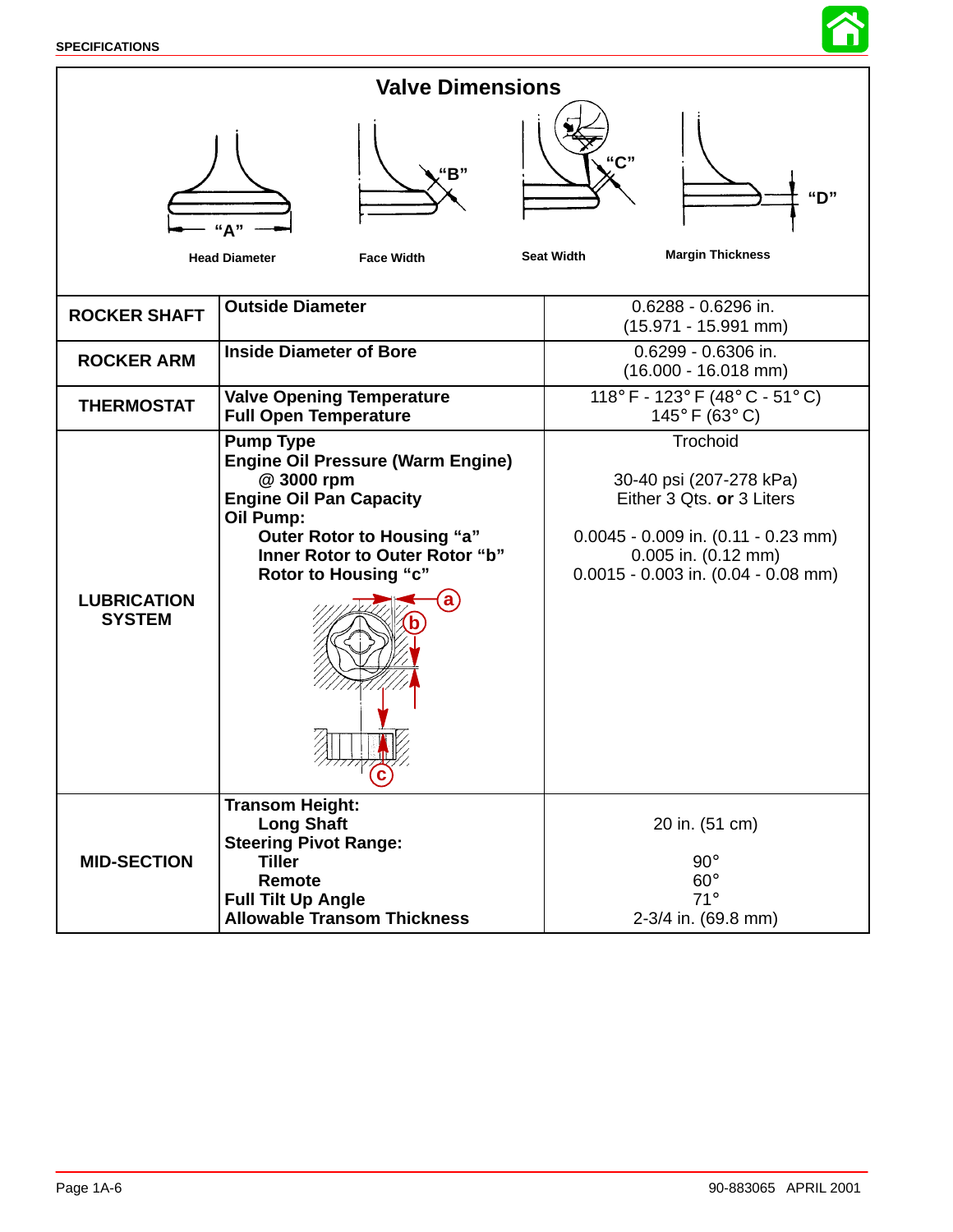**[SPECIFICATIONS](#page-3-0)**



|                     | <b>Gear Ratio</b>                   | 1.83:1                                |
|---------------------|-------------------------------------|---------------------------------------|
|                     | <b>Gearcase Capacity</b>            | 11.5 fl oz (340 mL)                   |
|                     | <b>Lubricant Type</b>               | Quicksilver Gear Lube-Premium Blend   |
|                     | <b>Forward Gear</b>                 |                                       |
|                     | <b>Number of Teeth</b>              | 22 Spiral/Bevel                       |
|                     | <b>Pinion Gear</b>                  |                                       |
|                     | <b>Number of Teeth</b>              | 12 Spiral/Bevel                       |
|                     | <b>Pinion Height</b>                | $0.025$ in. $(0.64$ mm)               |
| <b>GEAR HOUSING</b> |                                     | <b>Pinion Gear Locating Tool</b>      |
| (1.83:1)            |                                     | (91-817008A2)                         |
|                     | <b>Forward Gear Backlash</b>        |                                       |
|                     |                                     | 0.011-0.017 in. (0.28-0.43 mm)        |
|                     |                                     | Backlash Indicator Tool (91-19660--1) |
|                     |                                     | MARK #4 or 0.366 in. (9.3 mm)         |
|                     | <b>Water Pressure (Warm Engine)</b> |                                       |
|                     | @ 800 rpm                           | 1–3 psi (7-21 kPa)                    |
|                     | @ 6000 rpm (WOT)                    | 12-25 psi (83-172 kPa)                |
|                     | <b>Leak Test Pressure</b>           | 10-12 psi (68-83 kPa)                 |
|                     |                                     | for 5 Minutes                         |
|                     | <b>Gear Ratio</b>                   | 2.31:1                                |
|                     | <b>Gearcase Capacity</b>            | 24 fl oz (710 mL)                     |
|                     | <b>Lubricant Type</b>               | Quicksilver Gear Lube-Premium Blend   |
|                     | <b>Forward Gear</b>                 |                                       |
|                     | <b>Number of Teeth</b>              | 30 Spiral/Bevel                       |
|                     |                                     |                                       |
|                     | <b>Pinion Gear</b>                  |                                       |
|                     | <b>Number of Teeth</b>              | 13 Spiral/Bevel                       |
|                     | <b>Pinion Height</b>                | $0.025$ in. $(0.64$ mm)               |
| <b>GEAR HOUSING</b> | <b>Pinion Gear Locating Tool</b>    | 91-12349A2                            |
| <b>BIGFOOT</b>      | <b>Flat Number</b>                  | #8                                    |
| (2.3:1)             | <b>Disc Number</b>                  | #3                                    |
|                     | <b>Forward Gear Backlash</b>        | 0.012-0.019 in. (0.30-0.48 mm)        |
|                     | <b>Backlash Indicating Tool</b>     | 91-78473                              |
|                     | <b>Mark Number</b>                  | #4                                    |
|                     | <b>Water Pressure</b>               |                                       |
|                     | @ 800 rpm (Idle)                    | 2-6 psi (14-41 kPa)                   |
|                     | @ 6000 rpm (WOT)                    | 12-25 psi (83-172 kPa)                |
|                     | <b>Leak Test Pressure</b>           | 10-12 psi (69-83 kPa)                 |
|                     |                                     | for 5 Minutes                         |
|                     |                                     |                                       |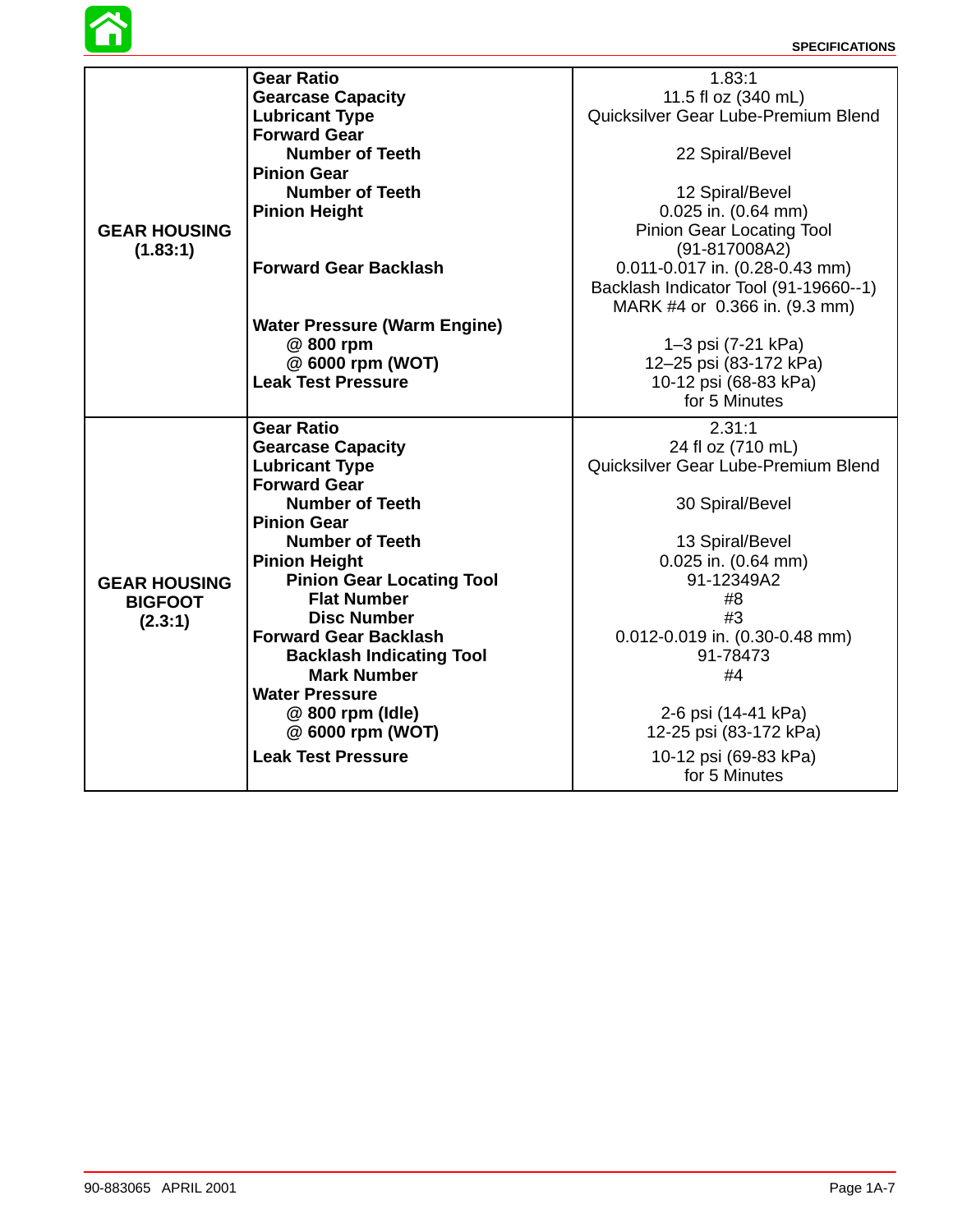

### **Propeller Information Charts**

### **Mercury/Mariner 40 EFI (4-Stroke) 1.83:1 Non-Bigfoot**

Wide Open Throttle RPM : 5500-6000 Recommended Transom Heights : 20", 22.5" Right Hand Rotation Standard Gear Reduction : 1.83:1

| <b>Diameter</b> | <b>Pitch</b> | No. of<br><b>Blades</b> | <b>Material</b> | Approx.<br><b>Gross Boat</b><br>Wgt. (lbs) | Approx.<br><b>Boat</b><br>Length | <b>Speed</b><br>Range<br>(mph) | <b>Propeller</b><br><b>Part Number</b> |
|-----------------|--------------|-------------------------|-----------------|--------------------------------------------|----------------------------------|--------------------------------|----------------------------------------|
| 10"             | 17"          | 3                       | Alum            | Up to 800                                  | Up to 15'                        | 43-50                          | 48-73144A40                            |
| 10"             | 16"          | 3                       | <b>Steel</b>    | 800-1000                                   | Up to 15'                        | 39-46                          | 48-91818A5                             |
| 10"             | 16"          | 3                       | Alum            | 800-1000                                   | Up to 15'                        | 39-46                          | 48-73142A40                            |
| $10 - 1/8"$     | 15"          | 3                       | <b>Steel</b>    | 900-1200                                   | $13 - 15'$                       | 36-43                          | 48-855862A5                            |
| $10 - 1/8"$     | 15"          | 3                       | Alum            | 900-1200                                   | $13 - 15'$                       | 36-43                          | 48-73140A40                            |
| $10 - 1/4"$     | 14"          | 3                       | <b>Steel</b>    | 1000-1200                                  | $14 - 16'$                       | 33-39                          | 48-855860A5                            |
| $10 - 1/4"$     | 14"          | 3                       | Alum            | 1000-1200                                  | $14 - 16'$                       | 33-39                          | 48-73138A40                            |
| $10 - 3/8"$     | 13"          | 3                       | <b>Steel</b>    | 1100-1400                                  | $14 - 17'$                       | 30-35                          | 48-855858A5                            |
| $10 - 3/8"$     | 13"          | 3                       | Alum            | 1100-1400                                  | $14 - 17'$                       | 30-35                          | 48-73136A40                            |
| $10 - 5/8"$     | 12"          | 3                       | <b>Steel</b>    | 1300-1600                                  | $15 - 17'$                       | 27-32                          | 48-855856A5                            |
| $10 - 5/8"$     | 12"          | 3                       | Alum            | 1300-1600                                  | $15 - 17'$                       | 27-32                          | 48-73134A40                            |
| $11 - 5/8"$     | 10.5"        | 3                       | <b>Steel</b>    | 1500-1900                                  | $16 - 18'$                       | 24-29                          | 48-823478A5                            |
| $10 - 7/8"$     | 11"          | 3                       | Alum            | 1500-1900                                  | $16 - 18'$                       | 24-29                          | 48-85632A40                            |
| $11 - 5/8"$     | $10 - 1/2"$  | 3                       | Alum            | 1600-2000                                  | $16' +$                          | $21 - 25$                      | 48-827312A10                           |
| $11 - 1/4"$     | 10"          | 3                       | Alum            | 1700-2200                                  | $17' +$                          | 19-24                          | 48-73132A40                            |
| $12 - 1/4"$     | 9"           | 3                       | <b>Steel</b>    | $2000+$                                    | pontoon                          | $17 - 21$                      | 48-97868A10                            |
| $12 - 1/4"$     | 9"           | 3                       | Alum            | $2000+$                                    | pontoon                          | $17 - 21$                      | 48-87818A10                            |
| $12 - 1/2"$     | 8"           | 3                       | Alum            | $2500+$                                    | Pontoon/<br>houseboat            | $1 - 18$                       | 48-42738A10                            |
| $12 - 1/2"$     | 8" Cup       | 3                       | Alum            |                                            | pontoon                          |                                | 48-42738A12                            |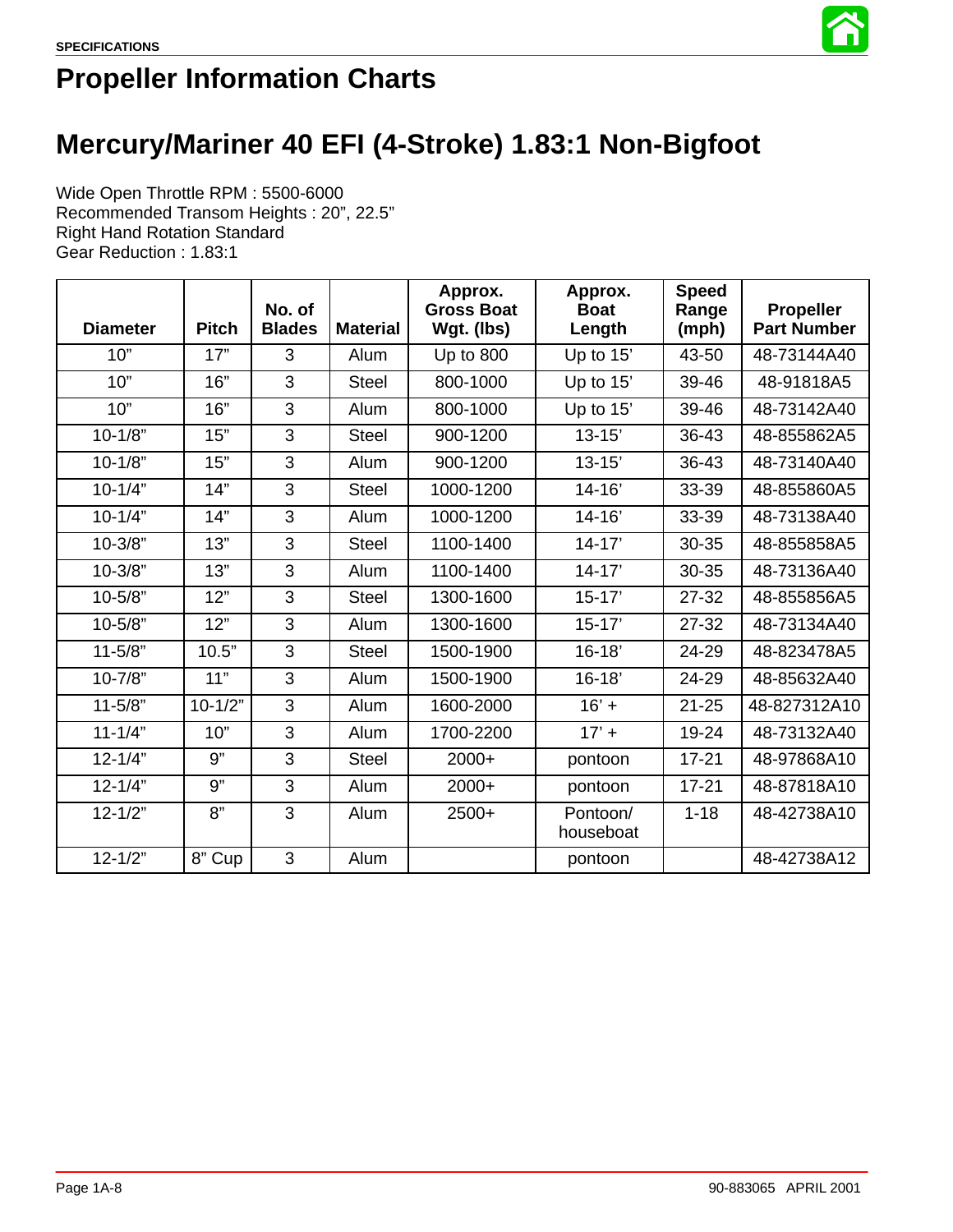

## **Mercury/Mariner 50 EFI (4-Stroke) 1.83:1 Non-Bigfoot**

Wide Open Throttle RPM : 5500-6000 Recommended Transom Heights : 20", 22.5" Right Hand Rotation Standard Gear Reduction : 1.83:1

| <b>Diameter</b> | <b>Pitch</b> | No. of<br><b>Blades</b> | <b>Material</b> | Approx.<br><b>Gross Boat</b><br>Wgt. (lbs) | Approx.<br><b>Boat</b><br>Length | <b>Speed</b><br>Range<br>(mph) | <b>Propeller</b><br><b>Part Number</b> |
|-----------------|--------------|-------------------------|-----------------|--------------------------------------------|----------------------------------|--------------------------------|----------------------------------------|
| 10"             | 19"          | 3                       | Alum            | Up to 800                                  | Up to 14'                        | 49-58                          | 48-73146A40                            |
| 10"             | 17"          | 3                       | Alum            | Up to 900                                  | Up to 15'                        | 43-50                          | 48-73144A40                            |
| 10"             | 16"          | 3                       | <b>Steel</b>    | 900-1300                                   | Up to 15'                        | 39-46                          | 48-91818A5                             |
| 10"             | 16"          | 3                       | Alum            | 900-1300                                   | Up to 15'                        | 39-46                          | 48-73142A40                            |
| $10 - 1/8"$     | 15"          | 3                       | <b>Steel</b>    | 1000-1400                                  | $13 - 15'$                       | 36-43                          | 48-855862A5                            |
| $10 - 1/8"$     | 15"          | 3                       | Alum            | 1000-1400                                  | $13 - 15'$                       | 36-43                          | 48-73140A40                            |
| $10 - 1/4"$     | 14"          | 3                       | <b>Steel</b>    | 1100-1600                                  | $14 - 16'$                       | 33-39                          | 48-855860A5                            |
| $10 - 1/4"$     | 14"          | 3                       | <b>Alum</b>     | 1100-1600                                  | $14 - 16'$                       | 33-39                          | 48-73138A40                            |
| $10 - 3/8"$     | 13"          | 3                       | <b>Steel</b>    | 1300-1800                                  | $14 - 17'$                       | 30-35                          | 48-855858A5                            |
| $10 - 3/8"$     | 13"          | 3                       | Alum            | 1300-1800                                  | $14 - 17'$                       | 30-35                          | 48-73136A40                            |
| $10 - 5/8"$     | 12"          | 3                       | <b>Steel</b>    | 1400-2000                                  | $15 - 17'$                       | $27 - 32$                      | 48-855856A5                            |
| $10 - 5/8"$     | 12"          | 3                       | <b>Alum</b>     | 1400-2000                                  | $15 - 17'$                       | 27-32                          | 48-73134A40                            |
| $11 - 5/8"$     | 11"          | 3                       | <b>Steel</b>    | 1700-2400                                  | $16 - 18'$                       | 24-29                          | 48-823478A5                            |
| $10 - 7/8"$     | 11"          | 3                       | Alum            | 1700-2400                                  | $16 - 18'$                       | 24-29                          | 48-85632A40                            |
| $11 - 5/8"$     | $10 - 1/2"$  | $\overline{3}$          | Alum            | 1900-2700                                  | $16' +$                          | $21 - 25$                      | 48-827312A10                           |
| $11 - 1/4"$     | 10"          | 3                       | Alum            | 2100-3000                                  | $17' +$                          | 19-24                          | 48-73132A40                            |
| $12 - 1/4"$     | 9"           | 3                       | <b>Steel</b>    | 2500+                                      | pontoon                          | $17 - 21$                      | 48-97868A10                            |
| $12 - 1/4"$     | 9"           | 3                       | Alum            | 2500+                                      | pontoon                          | $17 - 21$                      | 48-87818A10                            |
| $12 - 1/2"$     | 8"           | 3                       | Alum            | $3000+$                                    | Pontoon/<br>houseboat            | $1 - 18$                       | 48-42738A10                            |
| $12 - 1/2"$     | 8" Cup       | 3                       | Alum            |                                            | pontoon                          |                                | 48-42738A12                            |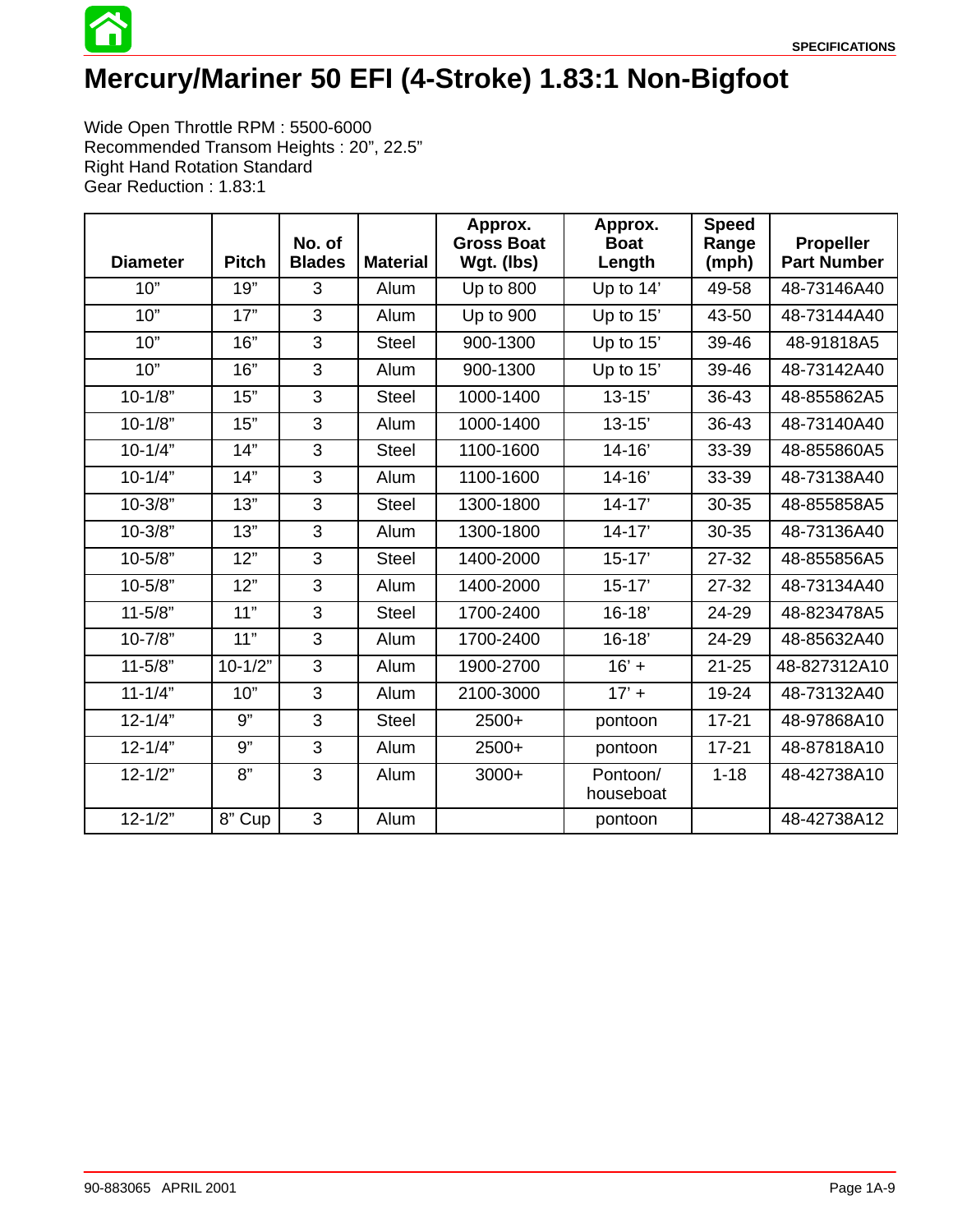

# **Mercury/Mariner 60 EFI (4-Stroke) 1.83:1 Non-Bigfoot**

Wide Open Throttle RPM : 5500-6000 Recommended Transom Heights : 20", 22.5" Right Hand Rotation Standard Gear Reduction : 1.83:1

| <b>Diameter</b> | <b>Pitch</b> | No. of<br><b>Blades</b> | <b>Material</b> | Approx.<br><b>Gross Boat</b><br>Wgt. (lbs) | Approx.<br><b>Boat</b><br>Length | <b>Speed</b><br>Range<br>(mph) | <b>Propeller</b><br><b>Part Number</b> |
|-----------------|--------------|-------------------------|-----------------|--------------------------------------------|----------------------------------|--------------------------------|----------------------------------------|
| 10"             | 19"          | 3                       | Alum            | Up to 1000                                 | Up to 14'                        | 49-58                          | 48-73146A40                            |
| 10"             | 17"          | 3                       | Alum            | Up to 1200                                 | Up to 15'                        | 43-50                          | 48-73144A40                            |
| 10"             | 16"          | 3                       | <b>Steel</b>    | 1200-1600                                  | Up to 16'                        | 39-46                          | 48-91818A5                             |
| 10"             | 16"          | 3                       | Alum            | 1200-1600                                  | Up to 16'                        | 39-42                          | 48-73142A40                            |
| $10 - 1/8"$     | 15"          | 3                       | <b>Steel</b>    | 1300-1700                                  | $14 - 16'$                       | 36-43                          | 48-855862A5                            |
| $10 - 1/8"$     | 15"          | 3                       | Alum            | 1300-1700                                  | $14 - 16'$                       | 36-43                          | 48-73140A40                            |
| $10 - 1/4"$     | 14"          | 3                       | <b>Steel</b>    | 1400-2000                                  | $15 - 17'$                       | 33-39                          | 48-855860A5                            |
| $10 - 1/4"$     | 14"          | 3                       | Alum            | 1400-2000                                  | $15 - 17'$                       | 33-39                          | 48-73138A40                            |
| $10 - 3/8"$     | 13"          | 3                       | <b>Steel</b>    | 1600-2200                                  | $15 - 18'$                       | 30-35                          | 48-855858A5                            |
| $10 - 3/8"$     | 13"          | 3                       | Alum            | 1600-2200                                  | $15 - 18'$                       | 30-35                          | 48-73136A40                            |
| $10 - 5/8"$     | 12"          | 3                       | <b>Steel</b>    | 1800-2500                                  | $16 - 18'$                       | 27-32                          | 48-855856A5                            |
| $10 - 5/8"$     | 12"          | 3                       | Alum            | 1800-2500                                  | $16 - 18'$                       | 27-32                          | 48-73134A40                            |
| $11 - 5/8"$     | 11"          | 3                       | <b>Steel</b>    | 2300-3000                                  | $17 - 19'$                       | 24-29                          | 48-823478A5                            |
| $10 - 7/8"$     | 11"          | 3                       | Alum            | 2300-3000                                  | $17 - 19'$                       | 24-29                          | 48-85632A40                            |
| $11 - 5/8"$     | $10 - 1/2"$  | 3                       | Alum            | 2500-3300                                  | $17' +$                          | $21 - 25$                      | 48-827312A10                           |
| $11 - 1/4"$     | 10"          | 3                       | Alum            | 2800-3600                                  | $18' +$                          | 19-24                          | 48-73132A40                            |
| $12 - 1/4"$     | 9"           | 3                       | <b>Steel</b>    | $3300+$                                    | pontoon                          | $17 - 21$                      | 48-97868A10                            |
| $12 - 1/4"$     | 9"           | 3                       | Alum            | $3300+$                                    | pontoon                          | $17 - 21$                      | 48-87818A10                            |
| $12 - 1/2"$     | 8"           | 3                       | <b>Alum</b>     | 4000+                                      | Pontoon/<br>houseboat            | $1 - 18$                       | 48-42738A10                            |
| $12 - 1/2"$     | 8" Cup       | 3                       | Alum            |                                            | pontoon                          |                                | 48-42738A12                            |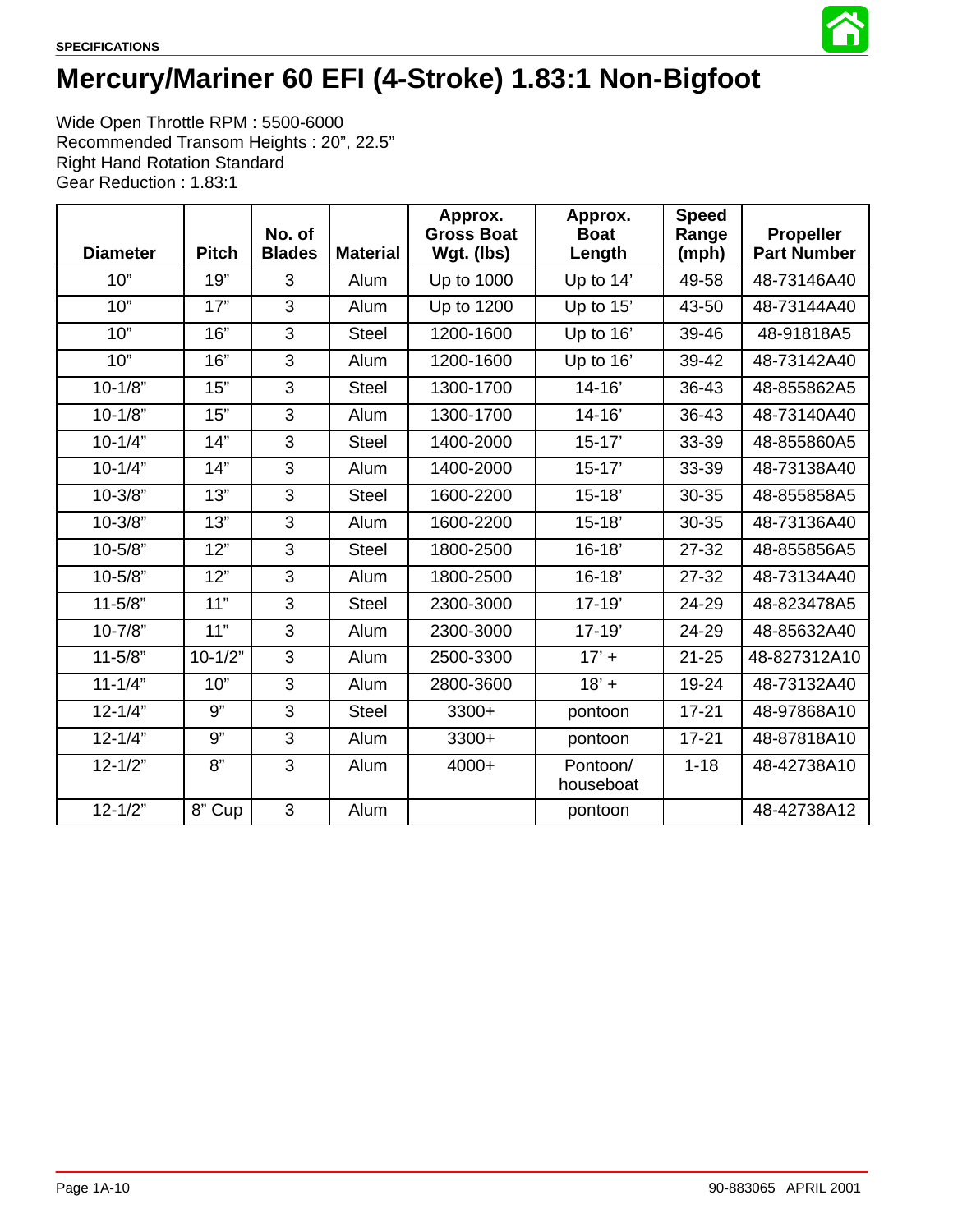

### **Mercury/Mariner 40 EFI (4-Stroke) 2.3:1 Bigfoot**

#### **Special soft rubber hub propellers designed to reduce clutch rattle**

Wide Open Throttle rpm: 5500-6000 Recommended Transom Heights : 20", 25" Right Hand Rotation Standard Gear Reduction : 2.31:1

> **IMPORTANT: These specially designed rubber hub propellers are rated for 60 horsepower MAXIMUM.**

| <b>Diameter</b> | <b>Pitch</b> | No. of<br><b>Blades</b> | <b>Material</b> | Approx.<br><b>Gross Boat</b><br>Wgt. (lbs) | Approx.<br><b>Boat</b><br>Length | <b>Speed</b><br>Range<br>(mph) | <b>Propeller</b><br><b>Part Number</b> |
|-----------------|--------------|-------------------------|-----------------|--------------------------------------------|----------------------------------|--------------------------------|----------------------------------------|
| $13 - 3/4"$     | 15"          | 3                       | Alum            | 1200-1500                                  | $14 - 16'$                       | $27 - 32$                      | 48-77342A33                            |
| 14"             | 13"          | 3                       | Alum            | 1500-2000                                  | $16 - 18'$                       | $22 - 27$                      | 48-77340A33                            |
| 14"             | 11"          | 3                       | Alum            | 2000-3000                                  | pontoon                          | $17 - 21$                      | 48-77338A33                            |
| 14"             | 10"          | 3                       | <b>Alum</b>     | $2500+$                                    | pontoon/work                     | $14 - 19$                      | 48-854342A33                           |
| 14"             | 9"           | 3                       | Alum            | $3500+$                                    | houseboat/<br>work               | $1 - 15$                       | 48-854340A33                           |

#### **Mercury/Mariner 50 EFI (4-Stroke) 2.3:1 Bigfoot**

#### **Special soft rubber hub propellers designed to reduce clutch rattle**

Wide Open Throttle rpm: 5500-6000 Recommended Transom Heights : 20", 25" Right Hand Rotation Standard Gear Reduction : 2.31:1

> **IMPORTANT: These specially designed rubber hub propellers are rated for 60 horsepower MAXIMUM.**

| <b>Diameter</b> | <b>Pitch</b> | No. of<br><b>Blades</b> | <b>Material</b> | Approx.<br><b>Gross Boat</b><br>Wgt. (lbs) | Approx.<br><b>Boat</b><br>Length | <b>Speed</b><br>Range<br>(mph) | <b>Propeller</b><br><b>Part Number</b> |
|-----------------|--------------|-------------------------|-----------------|--------------------------------------------|----------------------------------|--------------------------------|----------------------------------------|
| $13 - 3/4"$     | 15"          | 3                       | Alum            | 1500-2000                                  | $14 - 16'$                       | 25-32                          | 48-77342A33                            |
| 14"             | 13"          | 3                       | Alum            | 1800-2600                                  | $16 - 18'$                       | $23 - 27$                      | 48-77340A33                            |
| 14"             | 11"          | 3                       | Alum            | 2800-4000                                  | pontoon                          | $17 - 21$                      | 48-77338A33                            |
| 14"             | 10"          | 3                       | Alum            | $3000+$                                    | pontoon/work                     | $14 - 19$                      | 48-854342A33                           |
| 14"             | 9"           | 3                       | Alum            | $5000+$                                    | houseboat/<br>work               | $1 - 16$                       | 48-854340A33                           |